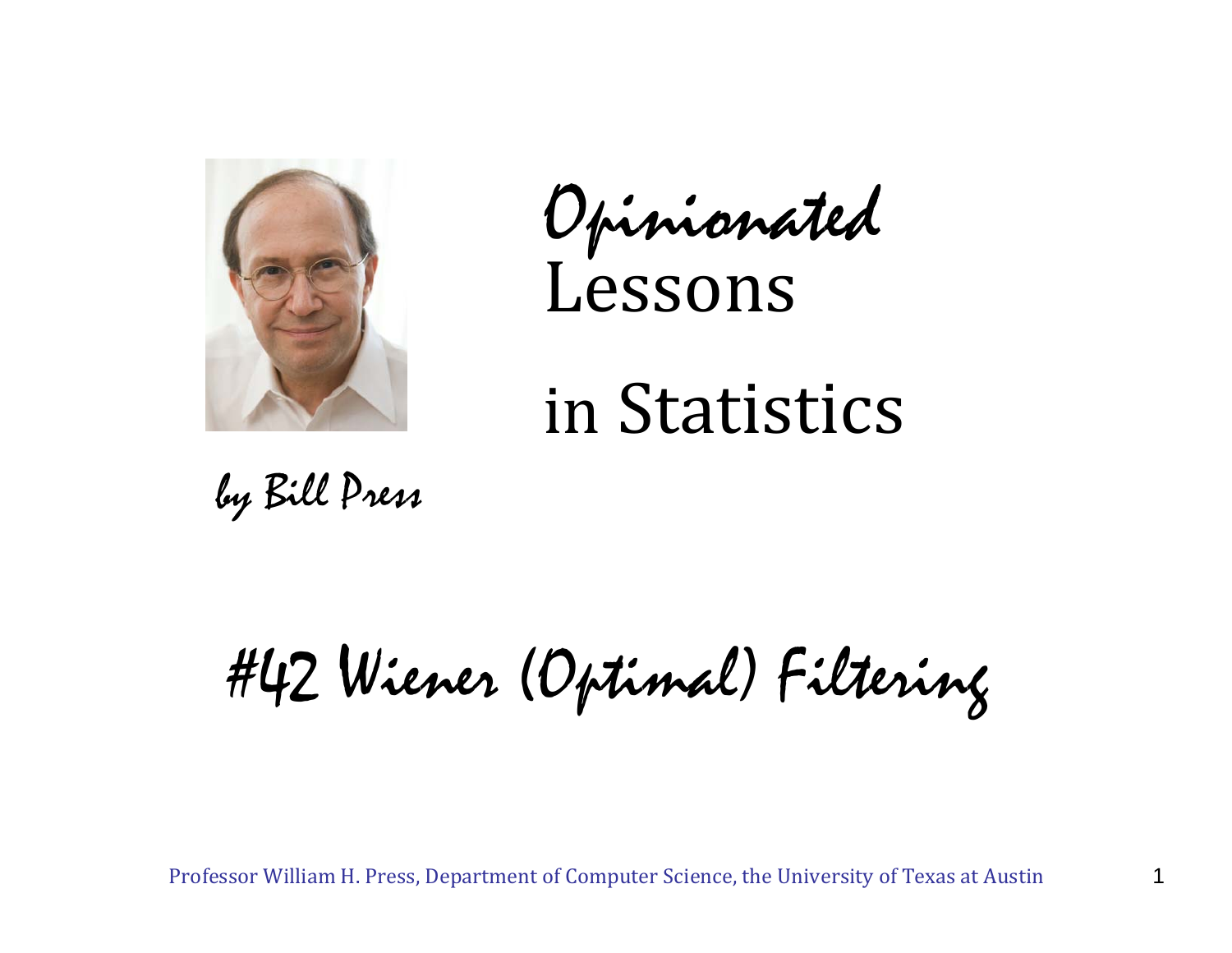# **Wiener Filtering (a.k.a. Optimal Filtering)**

This general idea can be applied whenever you have a basis in function space that concentrates "mostly signal" in some components relative to "mostly noise" in others.

You *could* just set components with too much noise to zero.

Wiener filtering is better: it gives the optimal way of tapering off the noisy components, so as to give the best  $(L<sup>2</sup>$  norm) reconstruction of the original signal.

Can be applied in spatial basis (delta functions, or pixels), Fourier basis (frequency components), wavelet basis, etc.

Different bases are not equivalent, because, in particular problems, signal and noise distribute differently in them. A lot of signal processing is finding the right basis for particular problems – in which signal is most concentrated.

(For simplicity, I'm going to write out the equations as if in a finite-dimensional space, but think infinite dimensional.)

Norbert Wiener

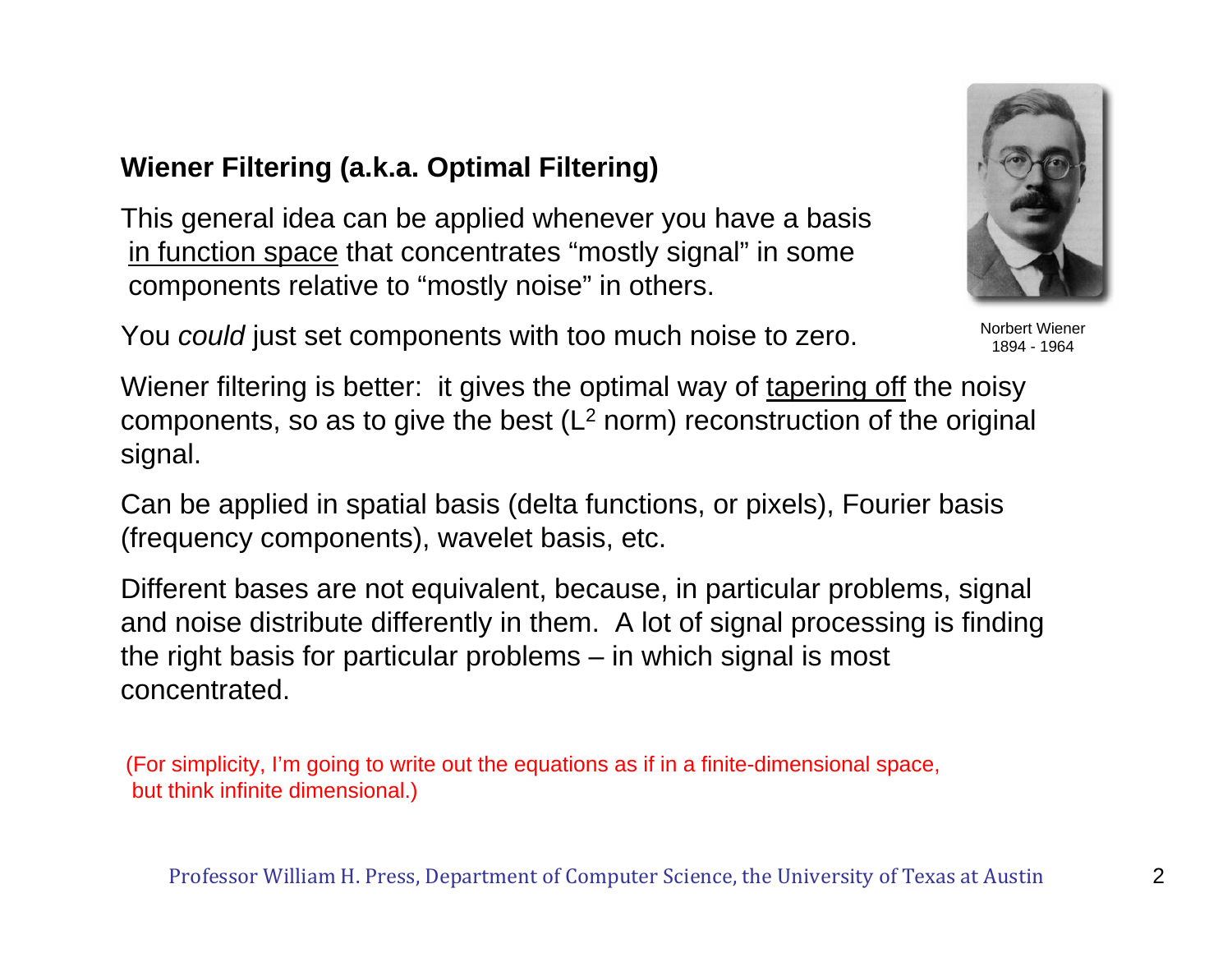You measure components of signal plus noise

$$
C_i = S_i + N_i
$$

 $\overline{\phantom{a}}$ 

Let's look for a signal estimator that simply scales the individual components of what is measured

$$
\widehat{S}_i = C_i \Phi_i
$$
 find the  $\Phi_i$ s that minimize  $\langle |\widehat{\mathbf{S}} - \mathbf{S}|^2 \rangle$ 

Here is where we use the fact that we are in some orthogonal basis, so the  $L^2$ norm is just the sum of squares of components: expectations come inside and

$$
\left\langle (\widehat{\mathbf{S}} - \mathbf{S}) \cdot (\widehat{\mathbf{S}} - \mathbf{S}) \right\rangle = \left\langle \sum_{i} \left[ (S_i + N_i) \Phi_i - S_i \right]^2 \right\rangle
$$
 land on the only two stochastic  
things, signal and noise  

$$
= \sum_{i} \left\{ \left\langle S_i^2 \right\rangle (1 - \Phi_i)^2 + \left\langle N_i^2 \right\rangle \Phi_i^2 \right\} - 2 \sum_{i} \Phi_i (1 - \Phi_i) \left\langle N_i S_i \right\rangle
$$

Differentiate w.r.t.  $\Phi$  and set to zero, giving

$$
\Phi_i = \frac{\left\langle S_i^2 \right\rangle} {\left\langle S_i^2 \right\rangle + \left\langle N_i^2 \right\rangle} \qquad \begin{array}{c} \text{Th} \\ \text{es} \\ \text{ea} \end{array}
$$

is is the Wiener filter. It requires timates of the signal and noise power in ch component.

#### Professor William H. Press, Department of Computer Science, the University of Texas at Austin 3

this is zero!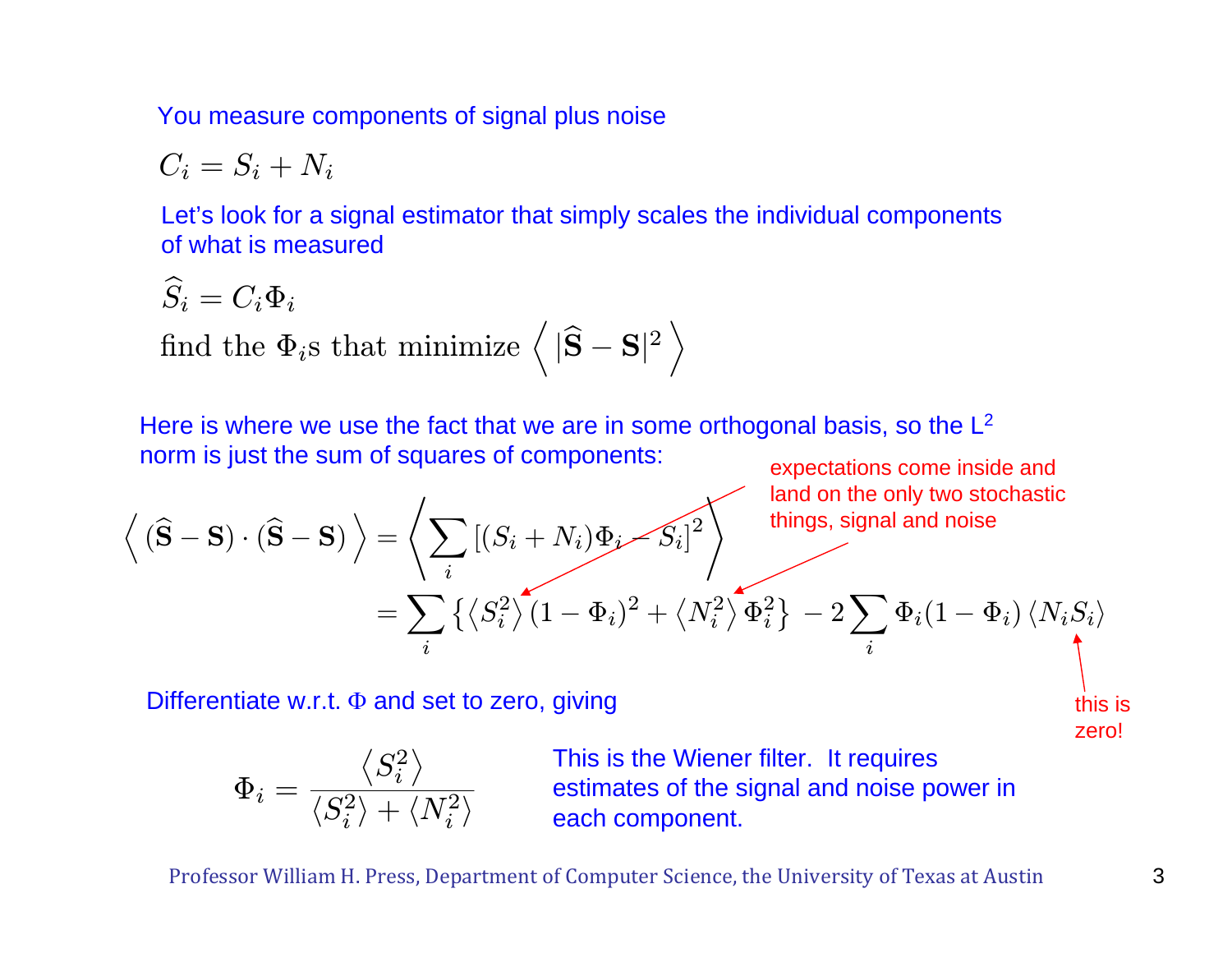Let's demonstrate in some different bases on this image:

```
IN = \text{fopen}('image - \text{face. raw'}</math>, 'r')face = flipud(reshape(fread(IN), 256, 256)');
fclose(IN);
bwcolormap = [0:1/256:1; 0:1/256:1; 0:1/256:1]';
image(face)
colormap(bwcolormap);
axis('equal')
```
the file is unformatted bytes, so you read it with fopen and fread



(Favorite demo image in NR. Very retro, it's an IRE test photo from the 1950s, shows film grain and other defects.)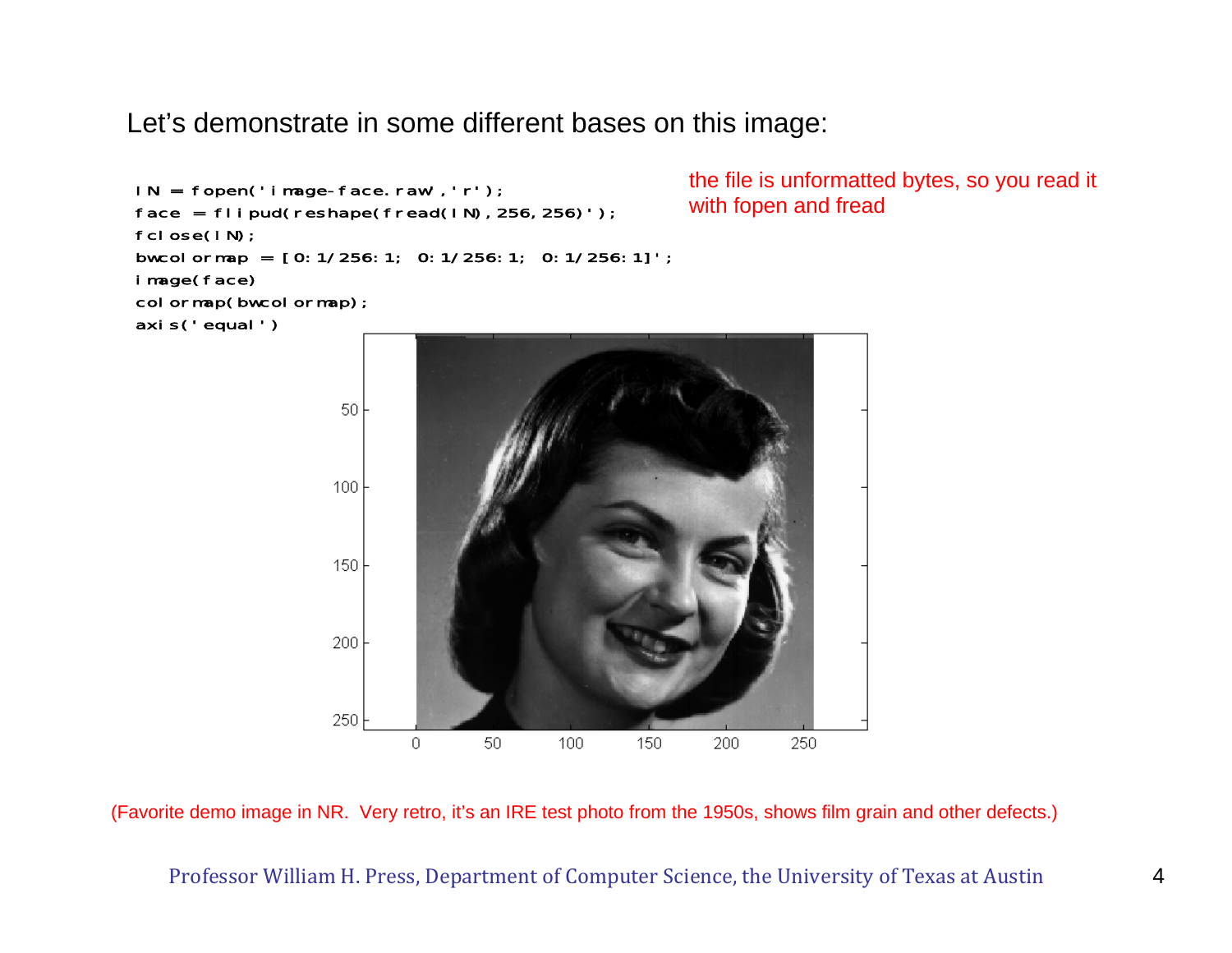## Add noise (here, Gaussian white noise):

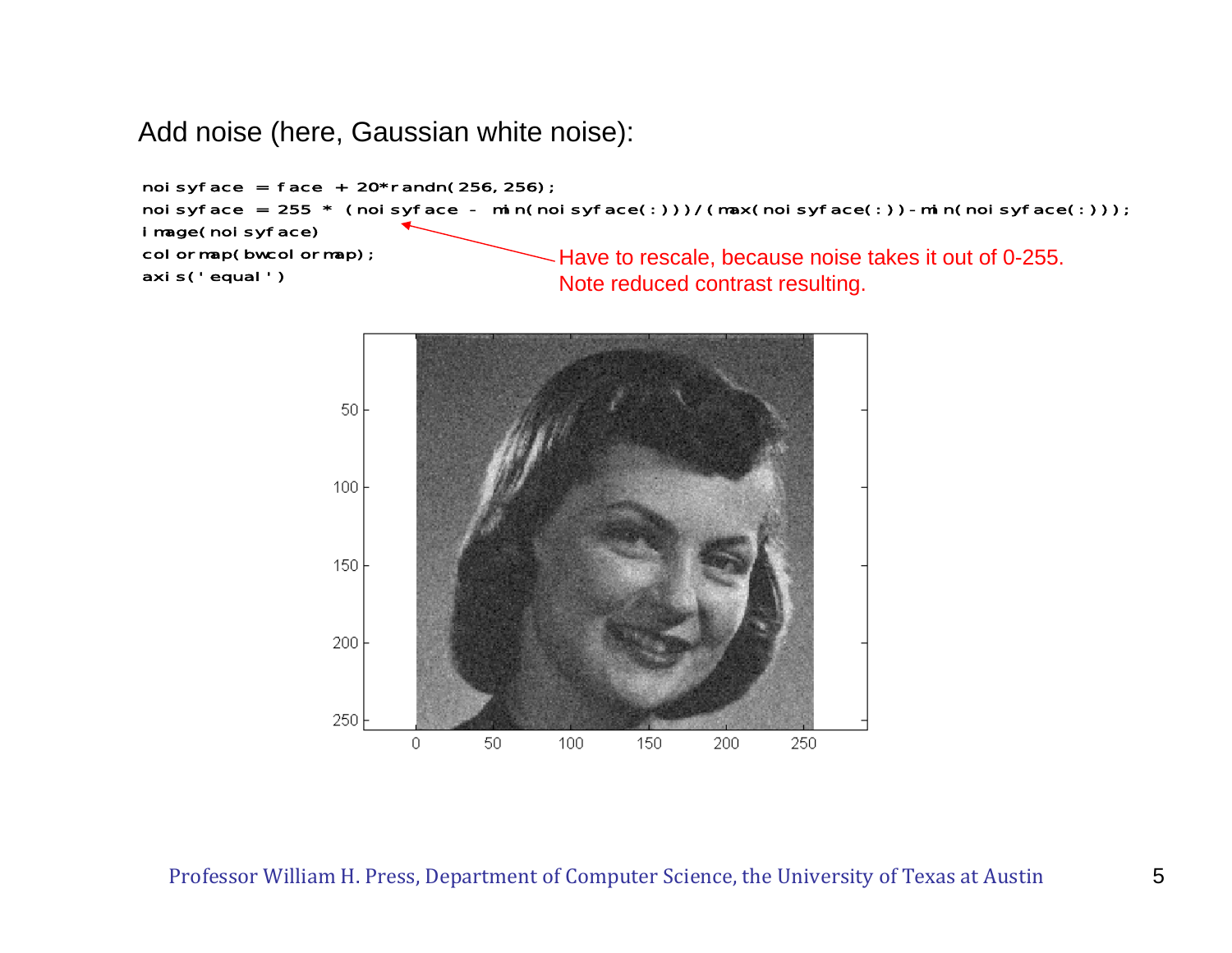## First example: **Fourier basis**

This will be a "low pass filter" using the fact that the signal is concentrated at low spatial frequencies, while the noise is white (flat).

Actually, Fourier is not a great basis for de-noising most images, since low-pass will reduce the resolution of the picture (blur it) along with de-noising.

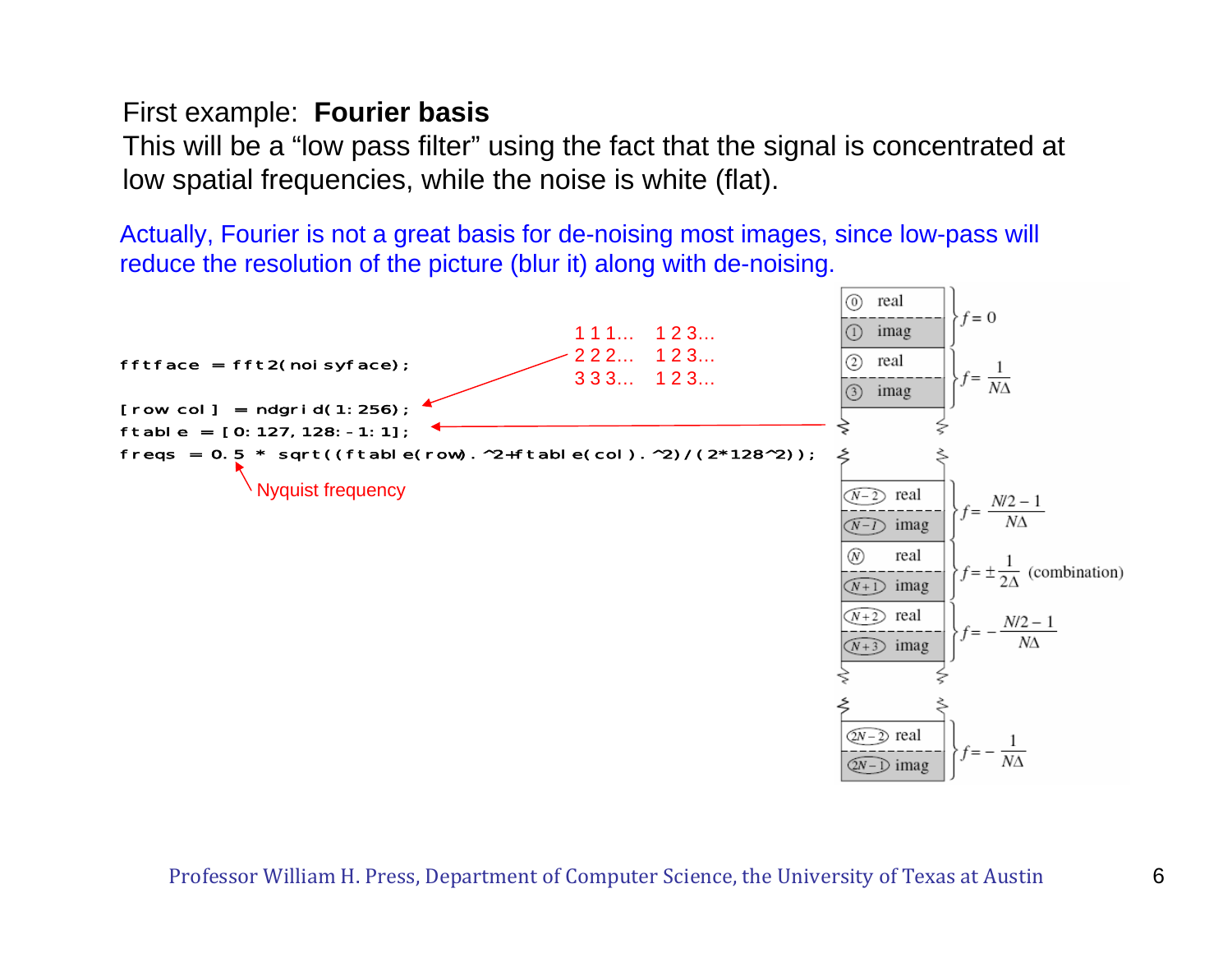Yes, we can see a separation between signal and noise:



abs is here the complex modulus

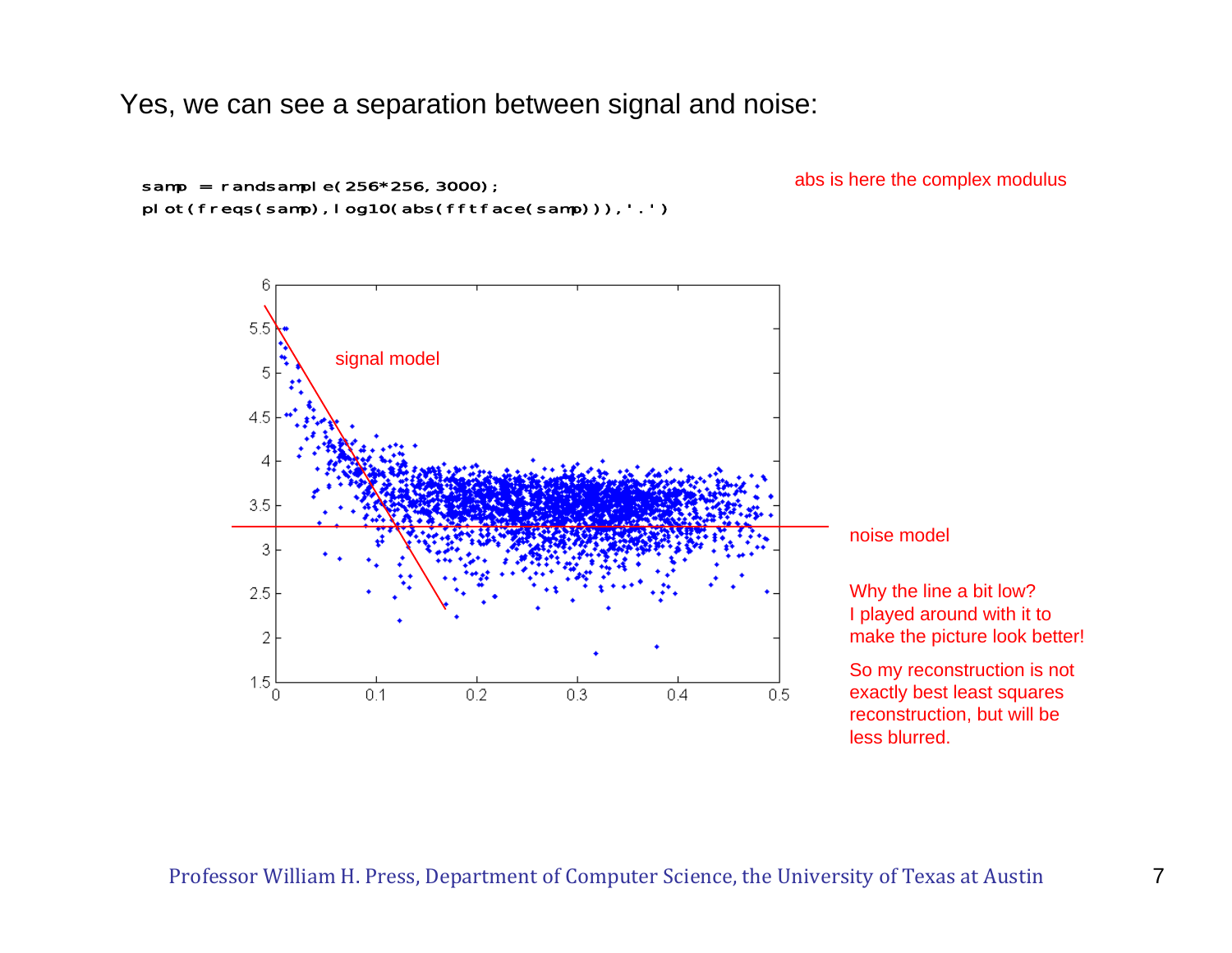## de-noised



```
sig = 10. (5.5 - 15. * freqs);
noi = 10.^{\circ}3.2;
fftfiltface = fftface \cdot * (sig.^2 \cdot / (sig.^2 + noi.^2));
reface = ifft2(fftfi|tface,'symmetric');image(reface)
colormap(bwcolormap);
axis('equal')
                                         I just read the constants off by eye from the previous chart
                                                                    note square, to get power
                                         this tells Matlab that you intend the 
                                         inverse FFT to be real-valued
```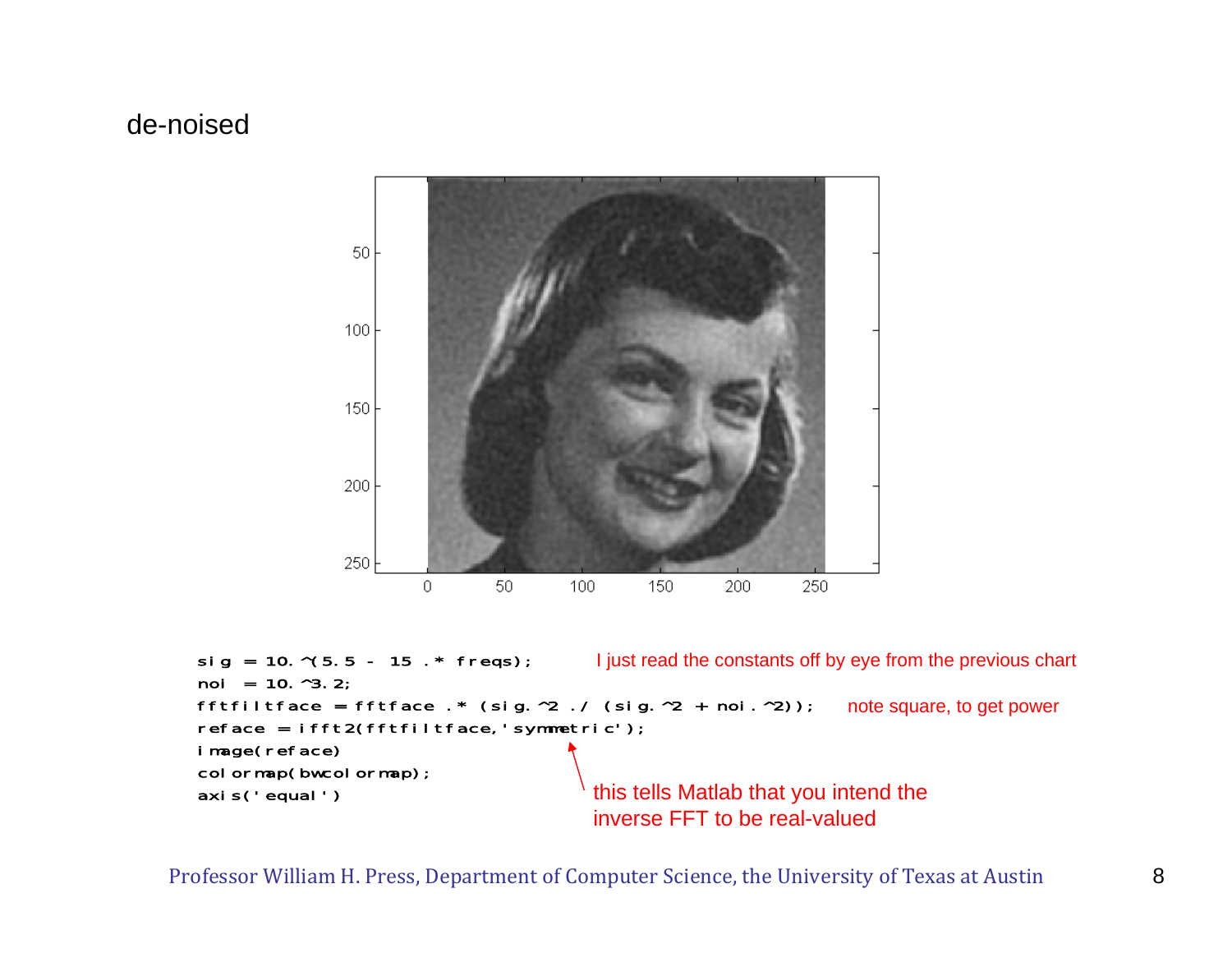## noisy



Actually, you might prefer the noisy image, because your brain has good algorithms for adaptively smoothing! But it is a less accurate representation of the original photo in L<sup>2</sup> norm!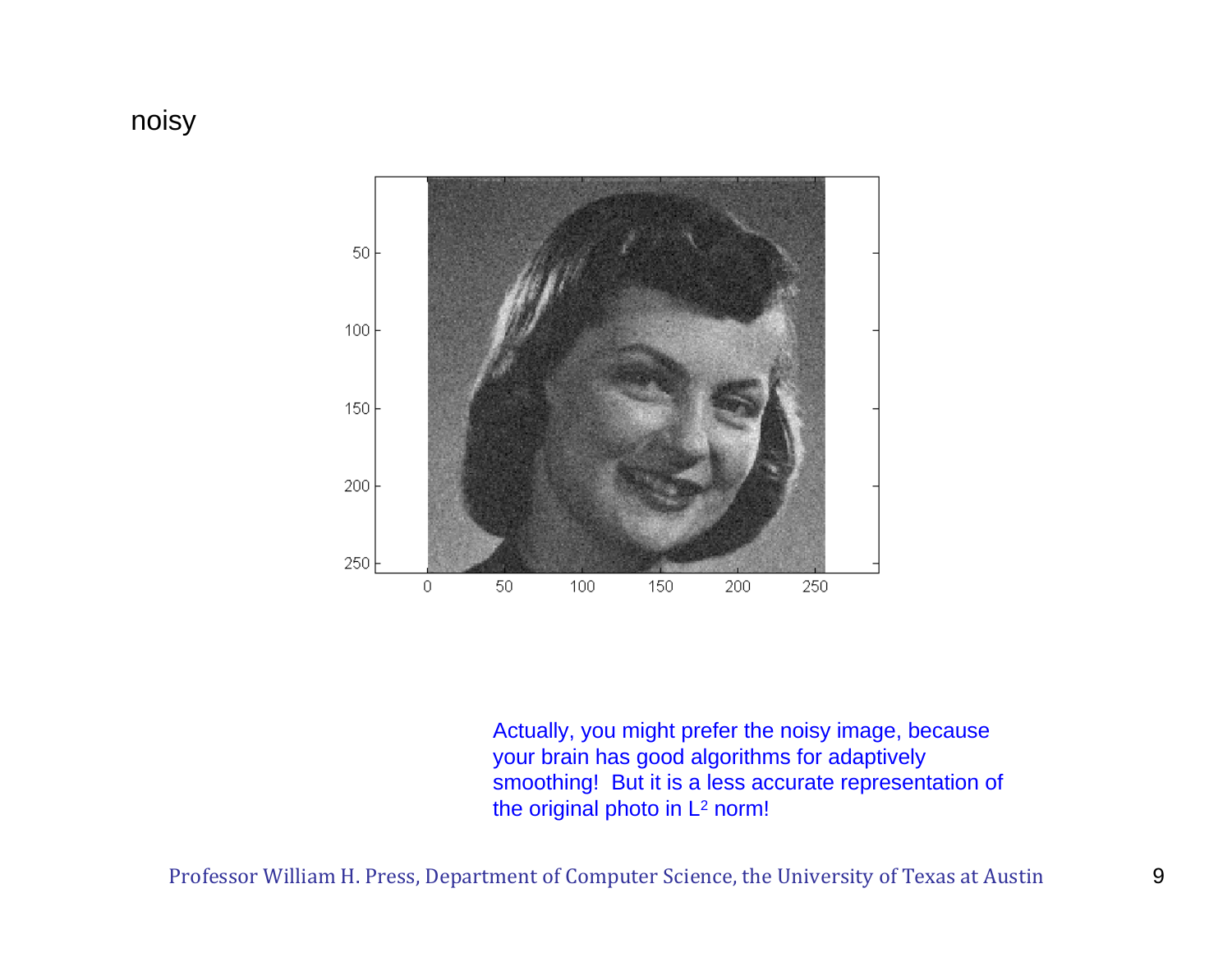## Second example: **spatial (pixel) basis**

It doesn't make sense to use the pure pixel basis, because there is no particular separation of signal and noise separately in each pixel.

But a closely related method is to decompose the image into a smoothed background image, and then to take deviations from this as estimating signal power + noise power:



and let the user adjust  $\langle N_{ij}^2 \rangle$  as a parameter.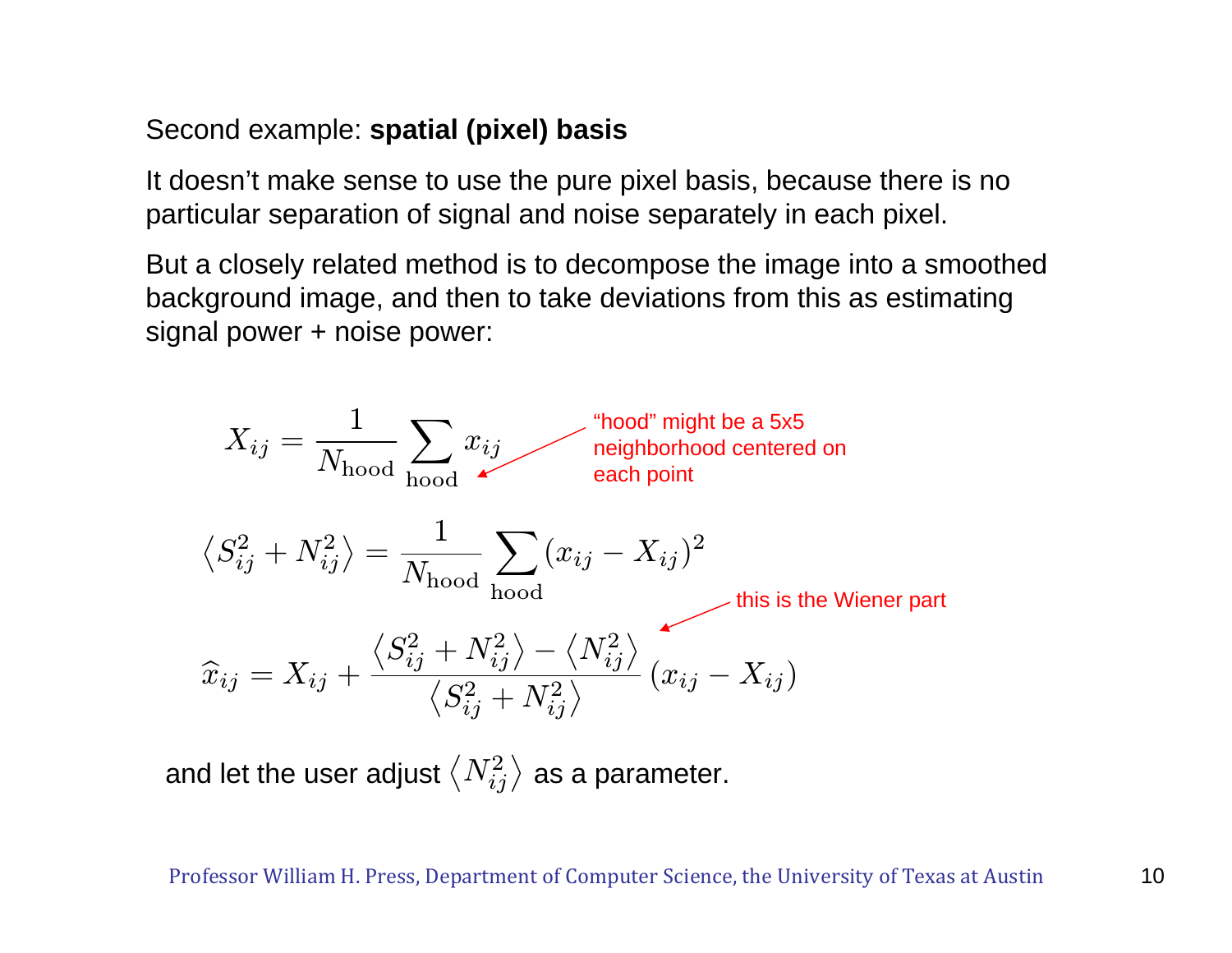## Matlab has a function for this called wiener2



wiener = wiener2(noisyface,  $[5,5]$ ); i mage(wiener) colormap(bwcolormap); axis('equal')

you can put your noise estimate as another argument, or you can let Matlab estimate it as some kind of heuristic minimum of values seen for  $S^2 + N^2$  over the image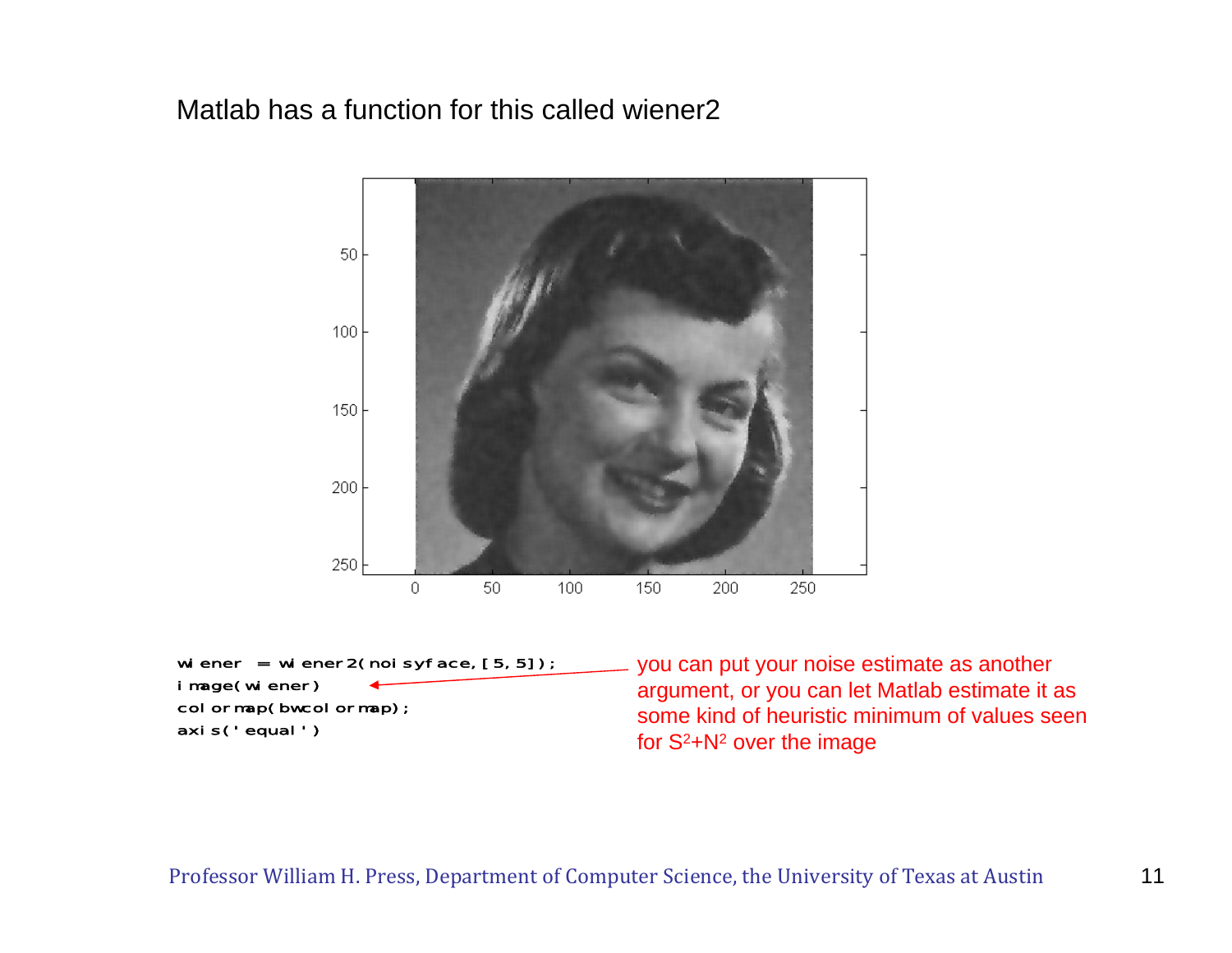# noisy

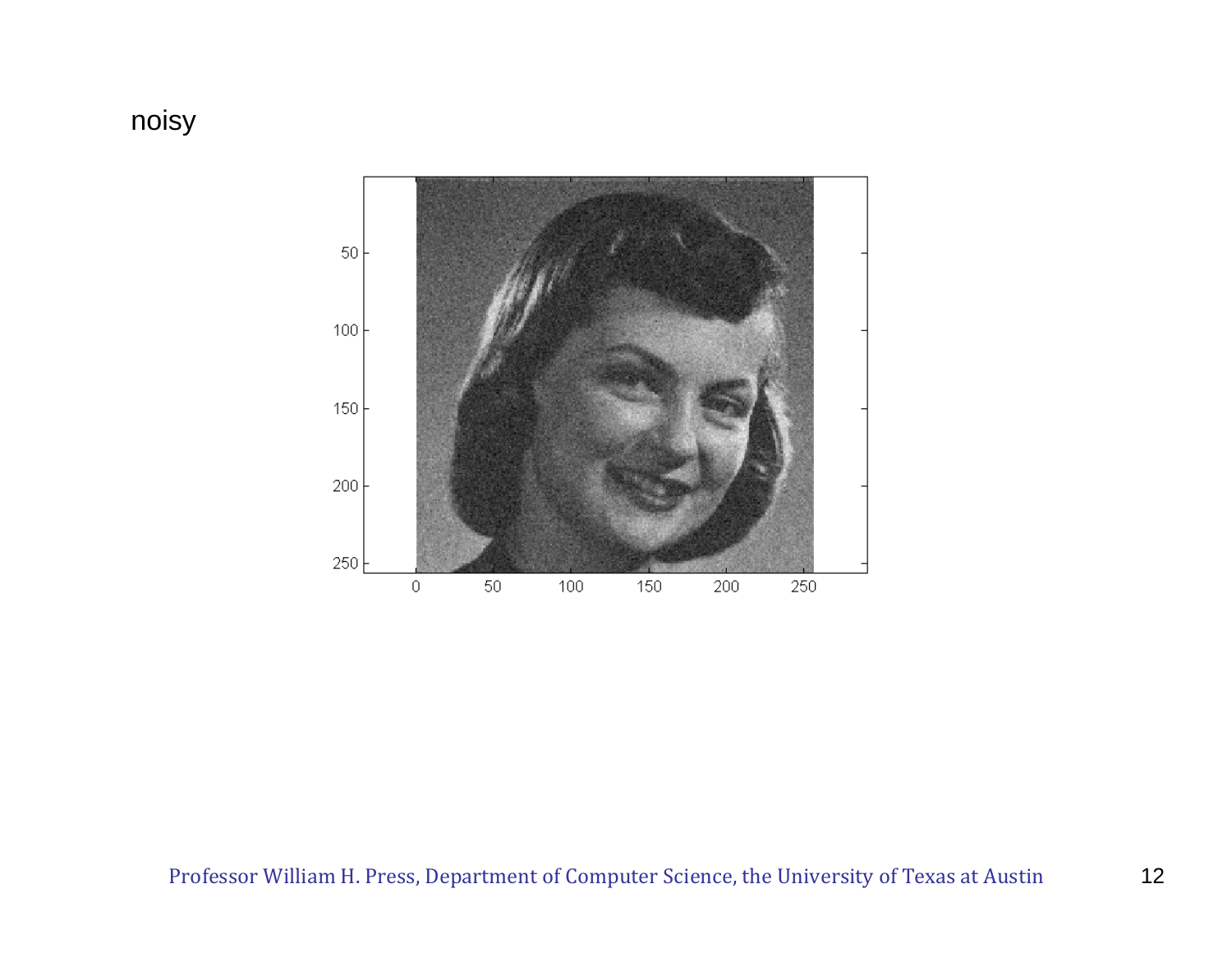Most fun of all is the **wavelet basis**.

}

You don't even have to know what it is, except that it is an (orthogonal) rotation in function space, as is the Fourier transform. (Its basis is localized both in space and in scale.)

Matlab has a Wavelet Toolbox which I find completely incomprehensible! (I'm sure it's only me with this problem.) So, I'll do a mexfunction wrapper of the NR3 wavelet transform.

```
#include "nr3_matlab.h"
#include "wavelet.h"
/* Matlab usage:
          outmatrix = wavelet2(inmatrix,isign)*/
void mexFunction(int nlhs, mxArray *plhs[], int nrhs, const mxArray *prhs[]) {
          MatDoub ain(prhs[0]);
          VecInt dims(2);
          Int mm=(dims[0]=ain.nrows()), nn=(dims[1]=ain.ncols());Int isign = Int(mxScalar<Doub>(prhs[1]));
          Int i, mn = mm*nn;
           Daub4 daub4;if (nrhs != 2 || nlhs != 1) throw("wavelet2.cpp: bad number of args");
          if (\text{nn } \& (\text{nn}-1)) := 0 || (\text{mm } \& (\text{mm}-1)) := 0)throw("wavelet2.cpp: matrix sizes must be power of 2");
           VecDoub a(mn);
          for (i=0 \text{ } i < mn; i++) a[i] = (\text{gain}[0][0])[i];wtn(a,dims,isign,daub4); \leftarrowMatDoub aout(mm,nn,plhs[0]);
          for (i=0:i<mn:i++) (\&aout[0][0])[i] = a[i];return;this is the whole point, 
                                                                the NR3 wavelet transform
```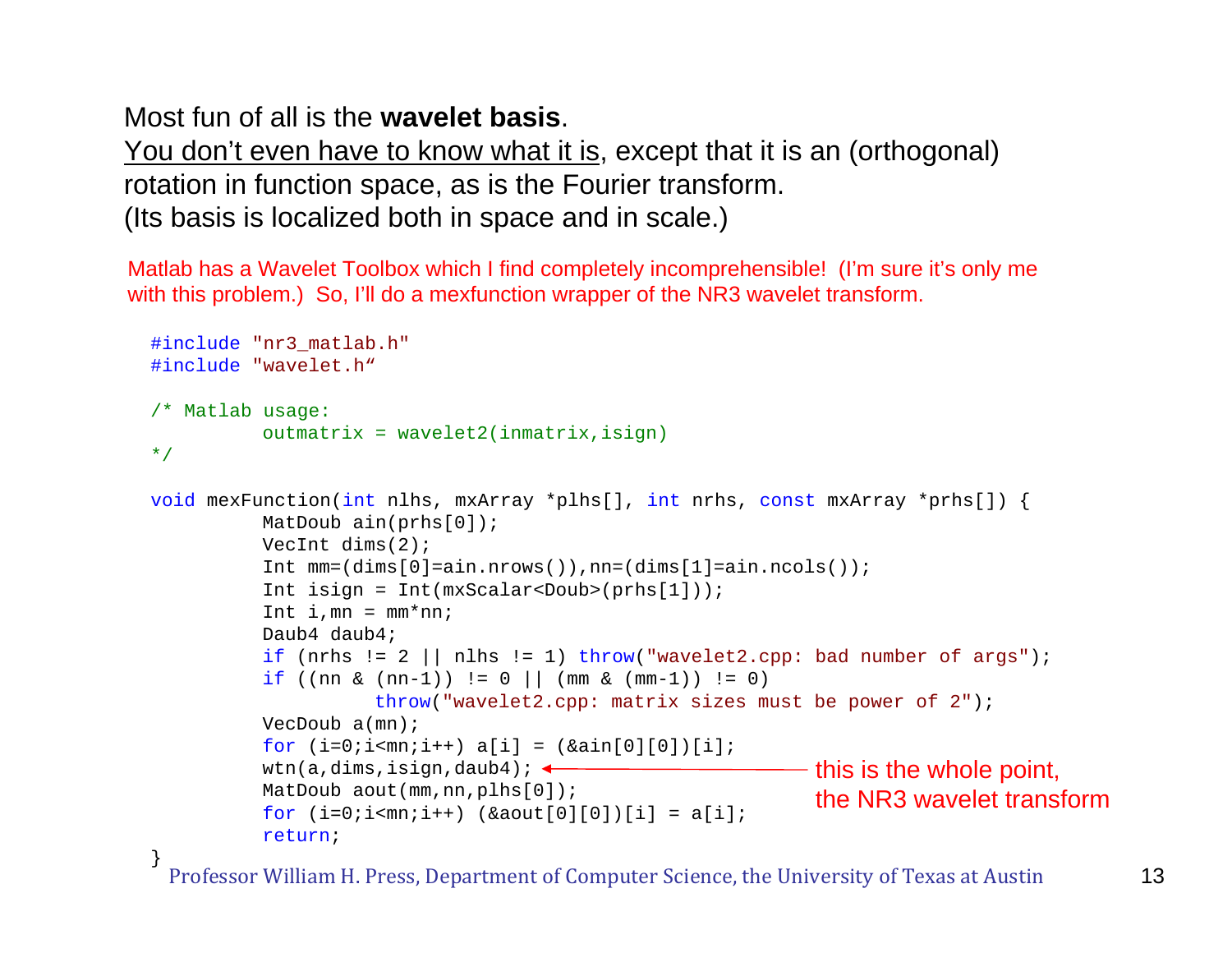Take the wavelet transform and look at the magnitude of the components on a log scale:



Notice the difference in philosophy from Fourier: There we used frequency ("which component") to estimate S and N. Here we use the magnitude of the component directly , without regard to which component it is.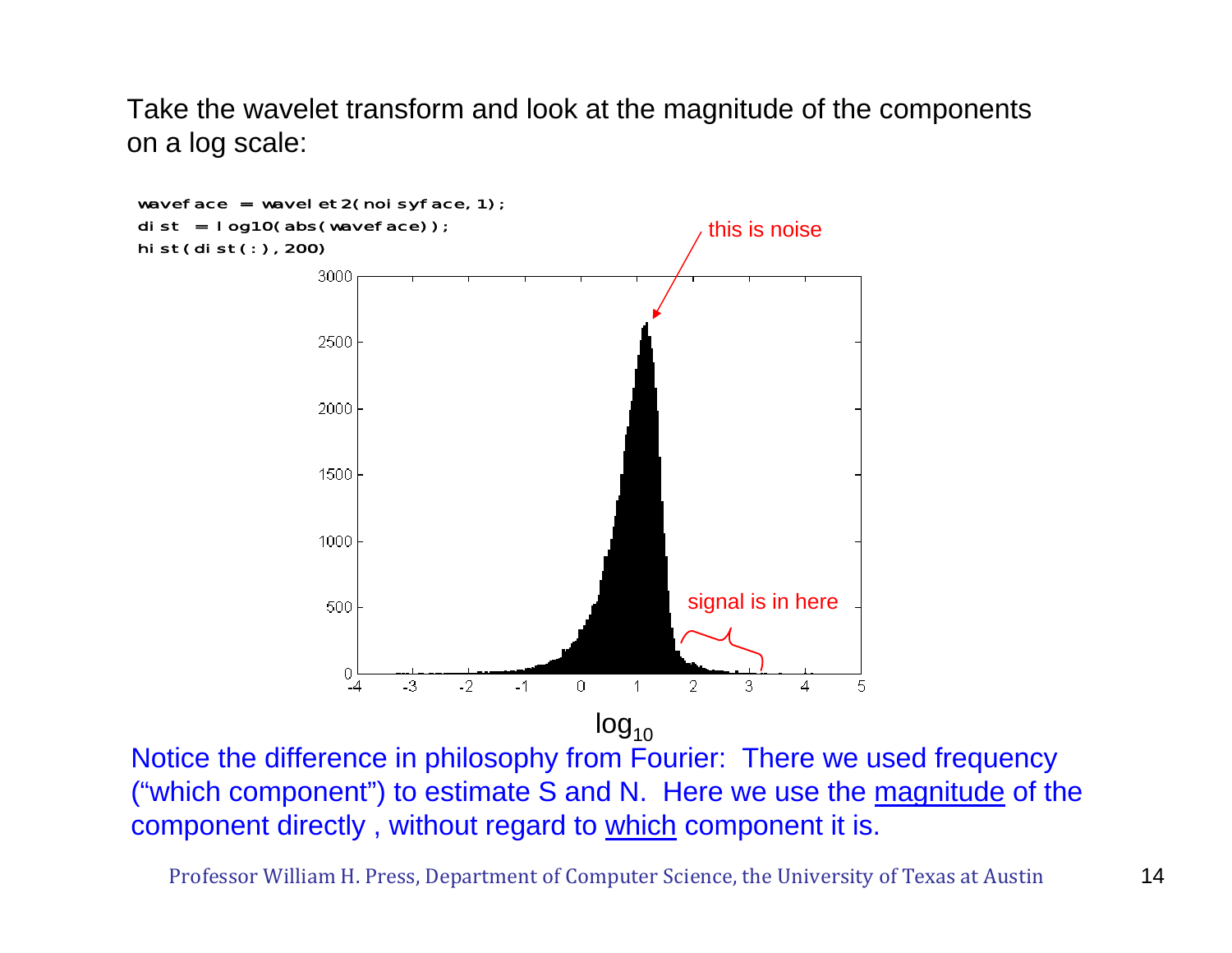If you fiddle around with mapping the gray scale (zero point, contrast, etc.) of the matrix "waveface" you can see how the wavelet basis works

> low resolution information is in this corner

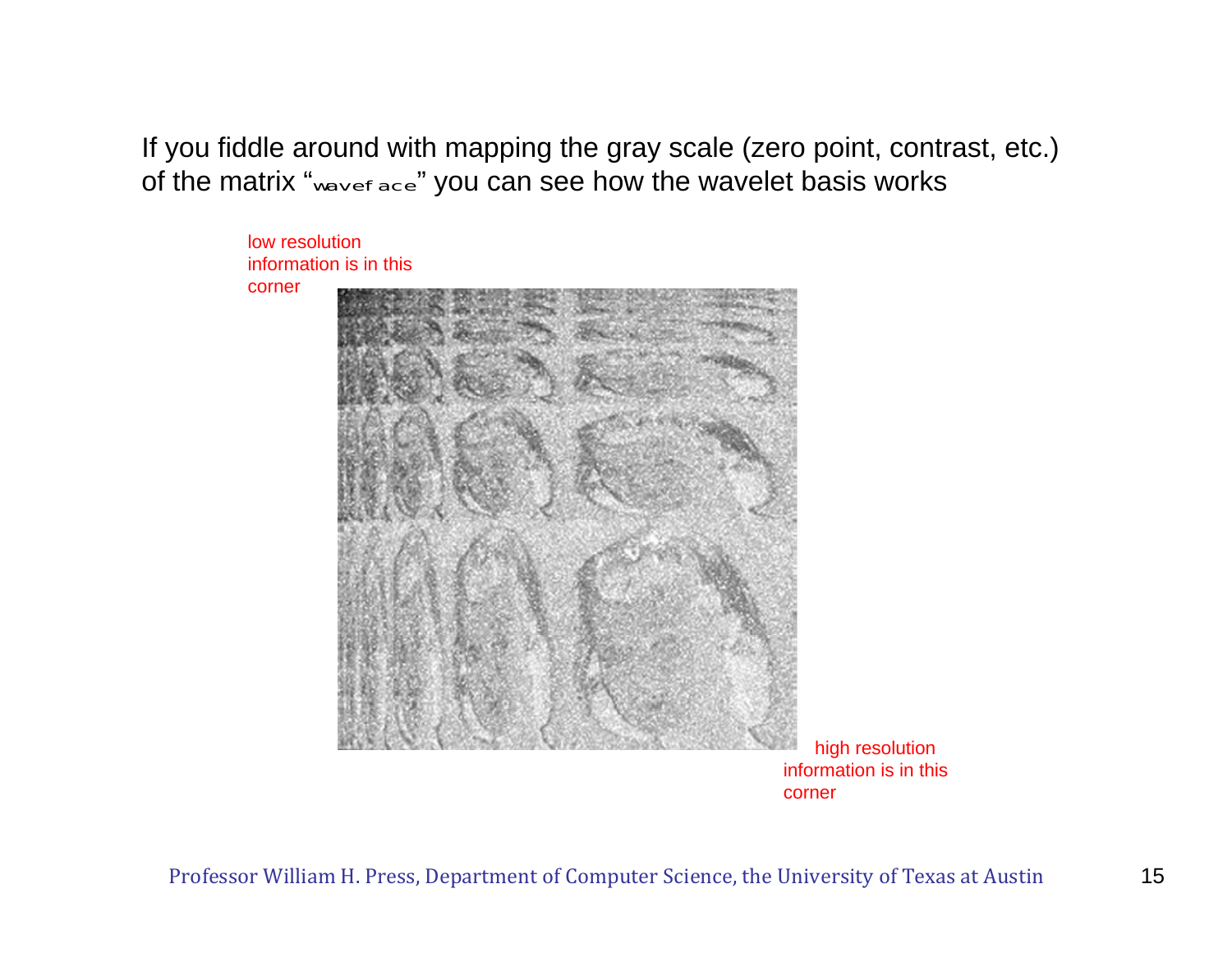Truncate-to-zero components with magnitude less than 30. This is not a true Wiener filter, because it doesn't roll off smoothly.

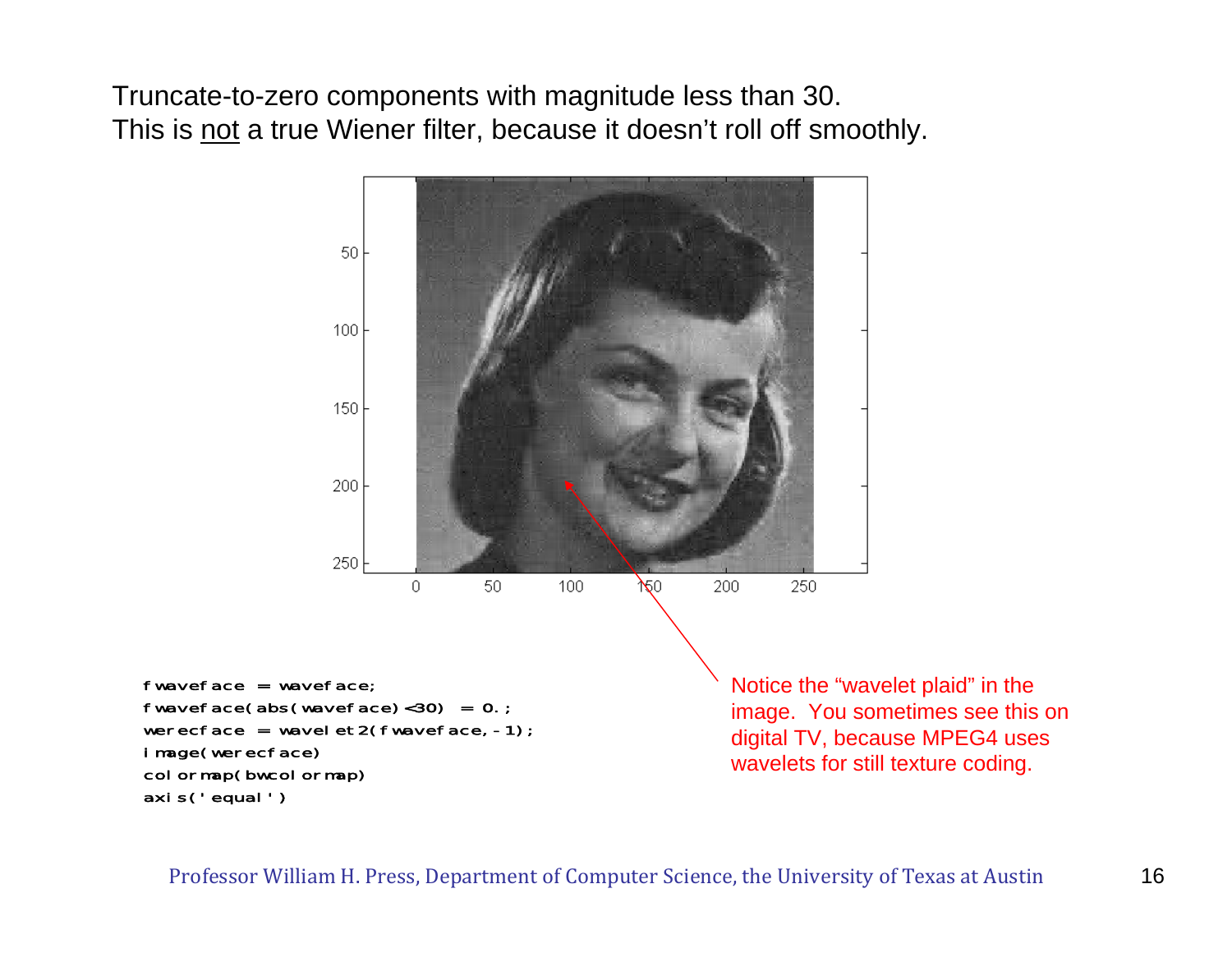## Compare to Wiener filter (smooth roll-off)

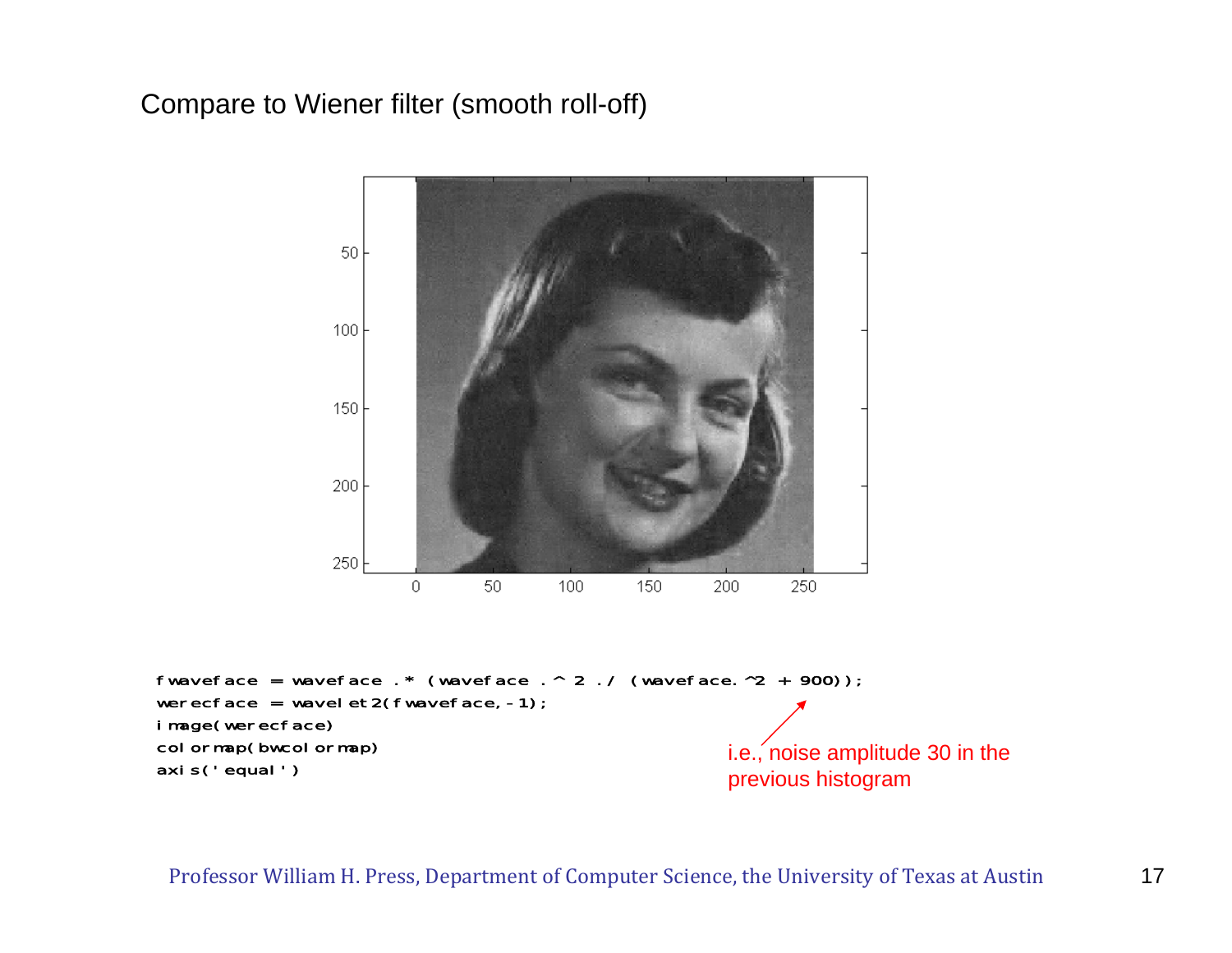### Even better if we restore the contrast



werecface =  $255*(\text{wercface - mi n}(\text{wercface}(:)))/(\text{max}(\text{wercface}(:))) - \text{mi n}(\text{wercface}(:)))$ ; image(werecface) col ormap(bwcol ormap) axis('equal')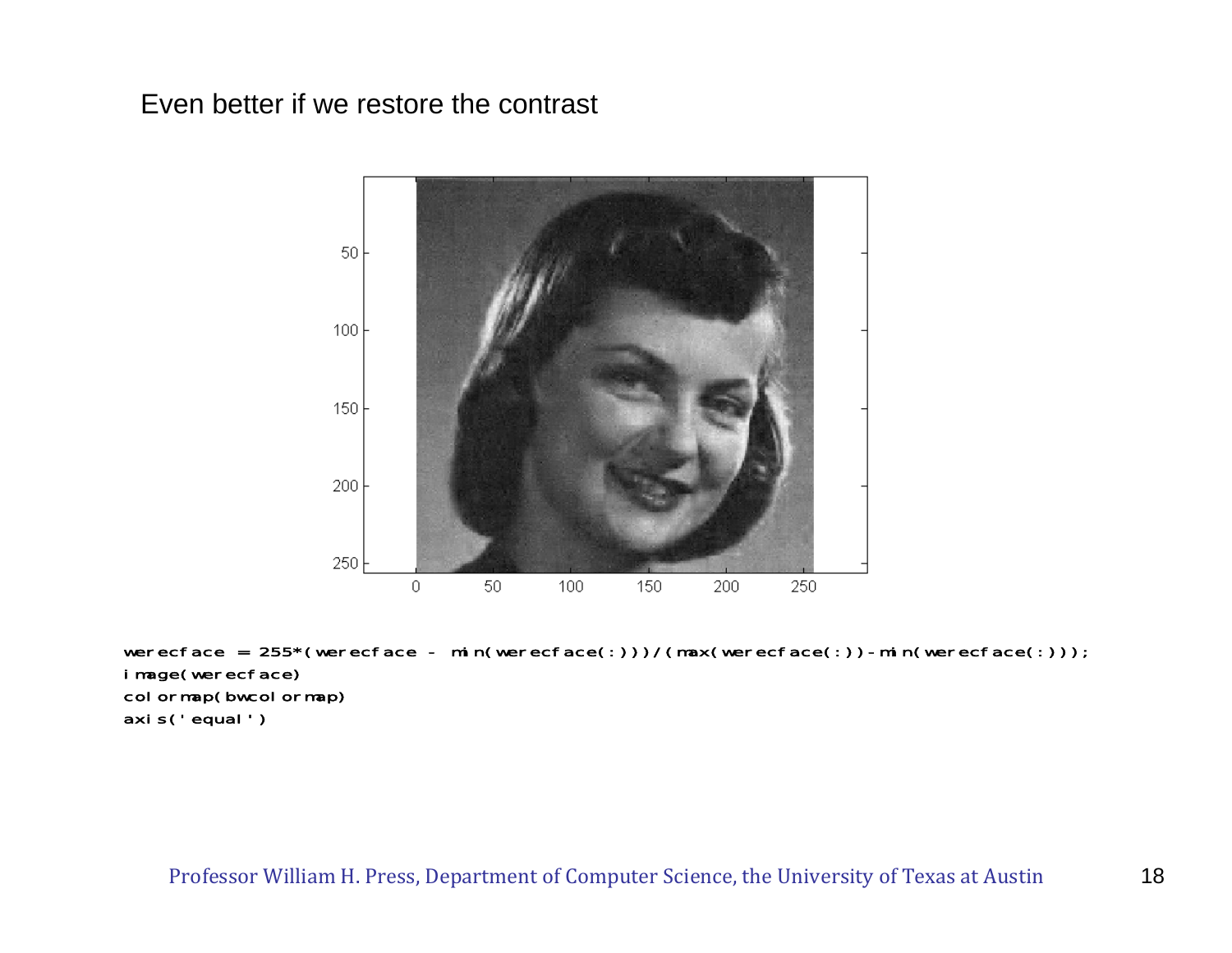## Compare to what we started with (noisy)